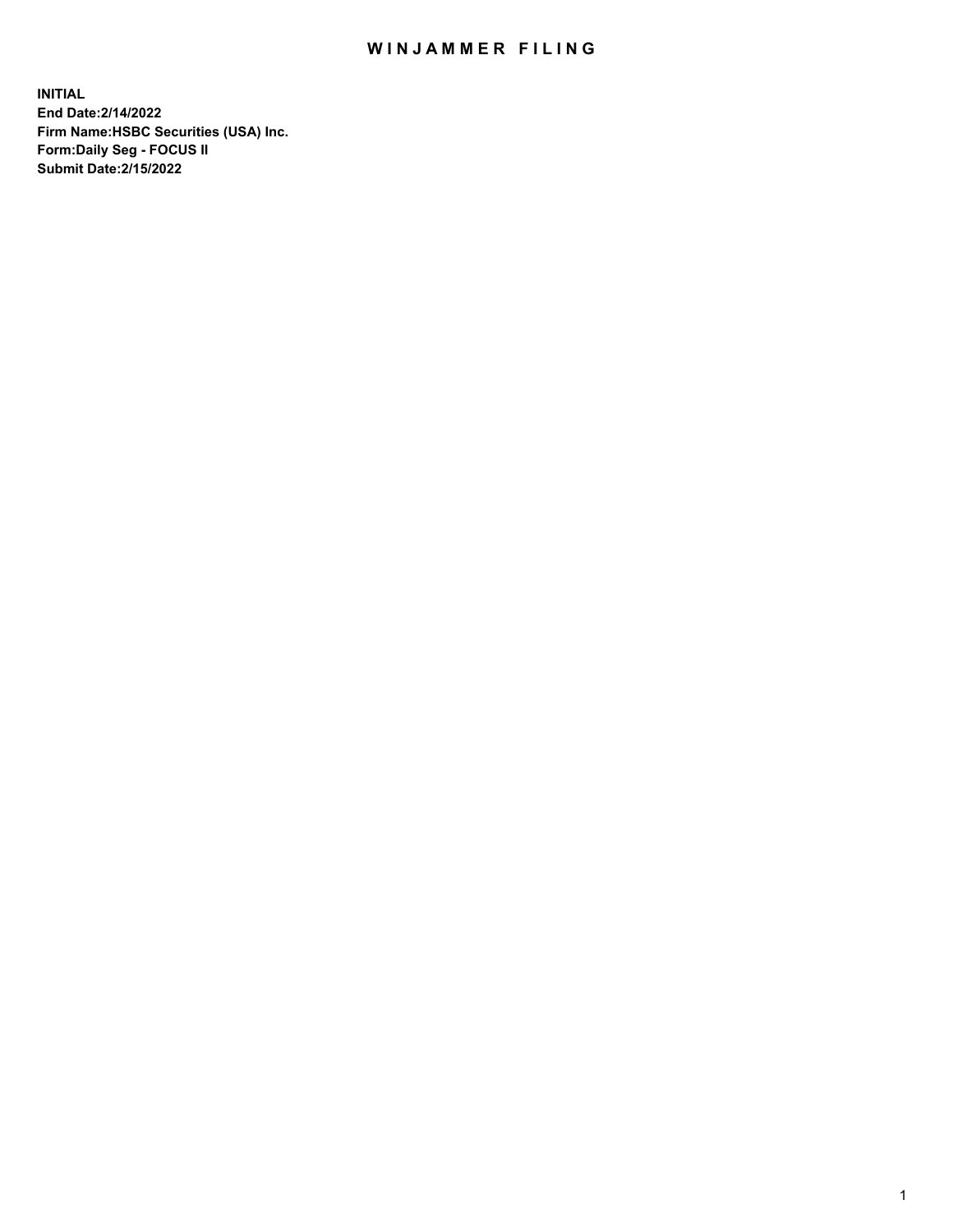**INITIAL End Date:2/14/2022 Firm Name:HSBC Securities (USA) Inc. Form:Daily Seg - FOCUS II Submit Date:2/15/2022 Daily Segregation - Cover Page**

| Name of Company                                                                                                                                                                                                                                                                                                                | <b>HSBC Securities (USA) Inc.</b>                              |
|--------------------------------------------------------------------------------------------------------------------------------------------------------------------------------------------------------------------------------------------------------------------------------------------------------------------------------|----------------------------------------------------------------|
| <b>Contact Name</b>                                                                                                                                                                                                                                                                                                            | <b>Michael Vacca</b>                                           |
| <b>Contact Phone Number</b>                                                                                                                                                                                                                                                                                                    | 212-525-6445                                                   |
| <b>Contact Email Address</b>                                                                                                                                                                                                                                                                                                   | michael.vacca@us.hsbc.com                                      |
| FCM's Customer Segregated Funds Residual Interest Target (choose one):<br>a. Minimum dollar amount: ; or<br>b. Minimum percentage of customer segregated funds required:%; or<br>c. Dollar amount range between: and; or<br>d. Percentage range of customer segregated funds required between:% and%.                          | 96,000,000<br>$\underline{\mathbf{0}}$<br>0 <sub>0</sub><br>00 |
| FCM's Customer Secured Amount Funds Residual Interest Target (choose one):<br>a. Minimum dollar amount: ; or<br>b. Minimum percentage of customer secured funds required:% ; or<br>c. Dollar amount range between: and; or<br>d. Percentage range of customer secured funds required between:% and%.                           | 15,000,000<br><u>0</u><br>0 <sub>0</sub><br>0 <sub>0</sub>     |
| FCM's Cleared Swaps Customer Collateral Residual Interest Target (choose one):<br>a. Minimum dollar amount: ; or<br>b. Minimum percentage of cleared swaps customer collateral required:% ; or<br>c. Dollar amount range between: and; or<br>d. Percentage range of cleared swaps customer collateral required between:% and%. | 75,000,000<br><u>0</u><br><u>00</u><br>00                      |

Attach supporting documents CH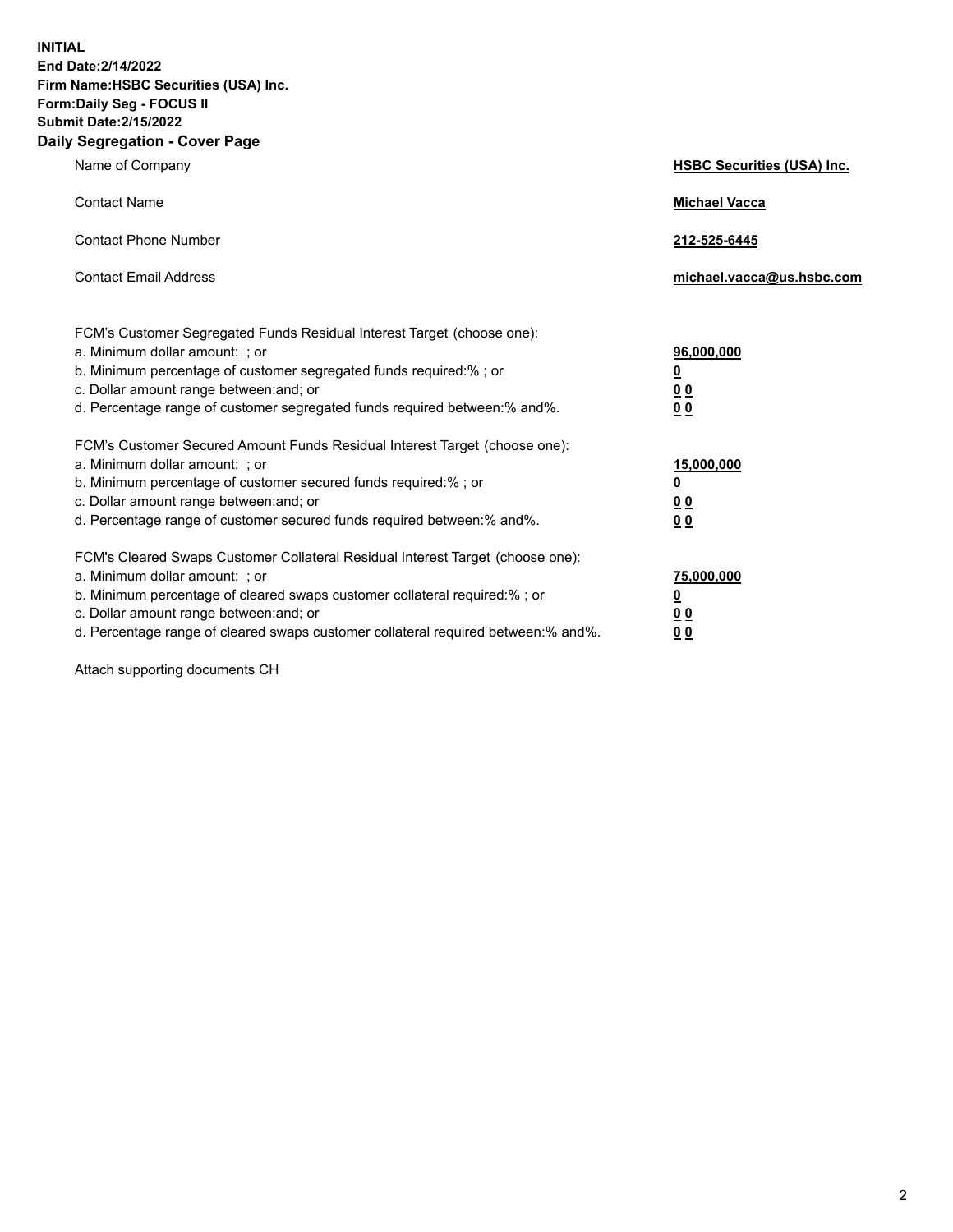**INITIAL End Date:2/14/2022 Firm Name:HSBC Securities (USA) Inc. Form:Daily Seg - FOCUS II Submit Date:2/15/2022 Daily Segregation - Secured Amounts**

|                | Foreign Futures and Foreign Options Secured Amounts                                         |                                  |
|----------------|---------------------------------------------------------------------------------------------|----------------------------------|
|                | Amount required to be set aside pursuant to law, rule or regulation of a foreign            | $0$ [7305]                       |
|                | government or a rule of a self-regulatory organization authorized thereunder                |                                  |
| $\mathbf{1}$ . | Net ledger balance - Foreign Futures and Foreign Option Trading - All Customers             |                                  |
|                | A. Cash                                                                                     | 81,988,298 [7315]                |
|                | B. Securities (at market)                                                                   | 50,491,043 [7317]                |
| 2.             | Net unrealized profit (loss) in open futures contracts traded on a foreign board of trade   | 30,569,334 [7325]                |
| 3.             | Exchange traded options                                                                     |                                  |
|                | a. Market value of open option contracts purchased on a foreign board of trade              | $0$ [7335]                       |
|                | b. Market value of open contracts granted (sold) on a foreign board of trade                | $0$ [7337]                       |
| 4.             | Net equity (deficit) (add lines 1. 2. and 3.)                                               | 163,048,675 [7345]               |
| 5.             | Account liquidating to a deficit and account with a debit balances - gross amount           | 20,098 [7351]                    |
|                | Less: amount offset by customer owned securities                                            | -19,924 [7352] 174 [7354]        |
| 6.             | Amount required to be set aside as the secured amount - Net Liquidating Equity              | 163,048,849 [7355]               |
|                | Method (add lines 4 and 5)                                                                  |                                  |
| 7.             | Greater of amount required to be set aside pursuant to foreign jurisdiction (above) or line | 163,048,849 [7360]               |
|                | 6.                                                                                          |                                  |
|                | FUNDS DEPOSITED IN SEPARATE REGULATION 30.7 ACCOUNTS                                        |                                  |
| $\mathbf{1}$ . | Cash in banks                                                                               |                                  |
|                | A. Banks located in the United States                                                       | 11,756,886 [7500]                |
|                | B. Other banks qualified under Regulation 30.7                                              | 0 [7520] 11,756,886 [7530]       |
| 2.             | <b>Securities</b>                                                                           |                                  |
|                | A. In safekeeping with banks located in the United States                                   | 50,491,043 [7540]                |
|                | B. In safekeeping with other banks qualified under Regulation 30.7                          | 0 [7560] 50,491,043 [7570]       |
| 3.             | Equities with registered futures commission merchants                                       |                                  |
|                | A. Cash                                                                                     | $0$ [7580]                       |
|                | <b>B.</b> Securities                                                                        | $0$ [7590]                       |
|                | C. Unrealized gain (loss) on open futures contracts                                         | $0$ [7600]                       |
|                | D. Value of long option contracts                                                           | $0$ [7610]                       |
|                | E. Value of short option contracts                                                          | 0 [7615] 0 [7620]                |
| 4.             | Amounts held by clearing organizations of foreign boards of trade                           |                                  |
|                | A. Cash                                                                                     | $0$ [7640]                       |
|                | <b>B.</b> Securities                                                                        | $0$ [7650]                       |
|                | C. Amount due to (from) clearing organization - daily variation                             | $0$ [7660]                       |
|                | D. Value of long option contracts                                                           | $0$ [7670]                       |
|                | E. Value of short option contracts                                                          | 0 [7675] 0 [7680]                |
| 5.             | Amounts held by members of foreign boards of trade                                          |                                  |
|                | A. Cash                                                                                     | <u>110,323,065</u> [7700]        |
|                | <b>B.</b> Securities                                                                        | $0$ [7710]                       |
|                | C. Unrealized gain (loss) on open futures contracts                                         | 30,569,334 [7720]                |
|                | D. Value of long option contracts                                                           | $0$ [7730]                       |
|                | E. Value of short option contracts                                                          | 0 [7735] 140,892,399 [7740]      |
| 6.             | Amounts with other depositories designated by a foreign board of trade                      | 0 [7760]                         |
| 7.             | Segregated funds on hand                                                                    |                                  |
| 8.             | Total funds in separate section 30.7 accounts                                               | $0$ [7765]<br>203,140,328 [7770] |
| 9.             | Excess (deficiency) Set Aside for Secured Amount (subtract line 7 Secured Statement         | 40,091,479 [7380]                |
|                | Page 1 from Line 8)                                                                         |                                  |
| 10.            | Management Target Amount for Excess funds in separate section 30.7 accounts                 | 15,000,000 [7780]                |
| 11.            | Excess (deficiency) funds in separate 30.7 accounts over (under) Management Target          | 25,091,479 [7785]                |
|                |                                                                                             |                                  |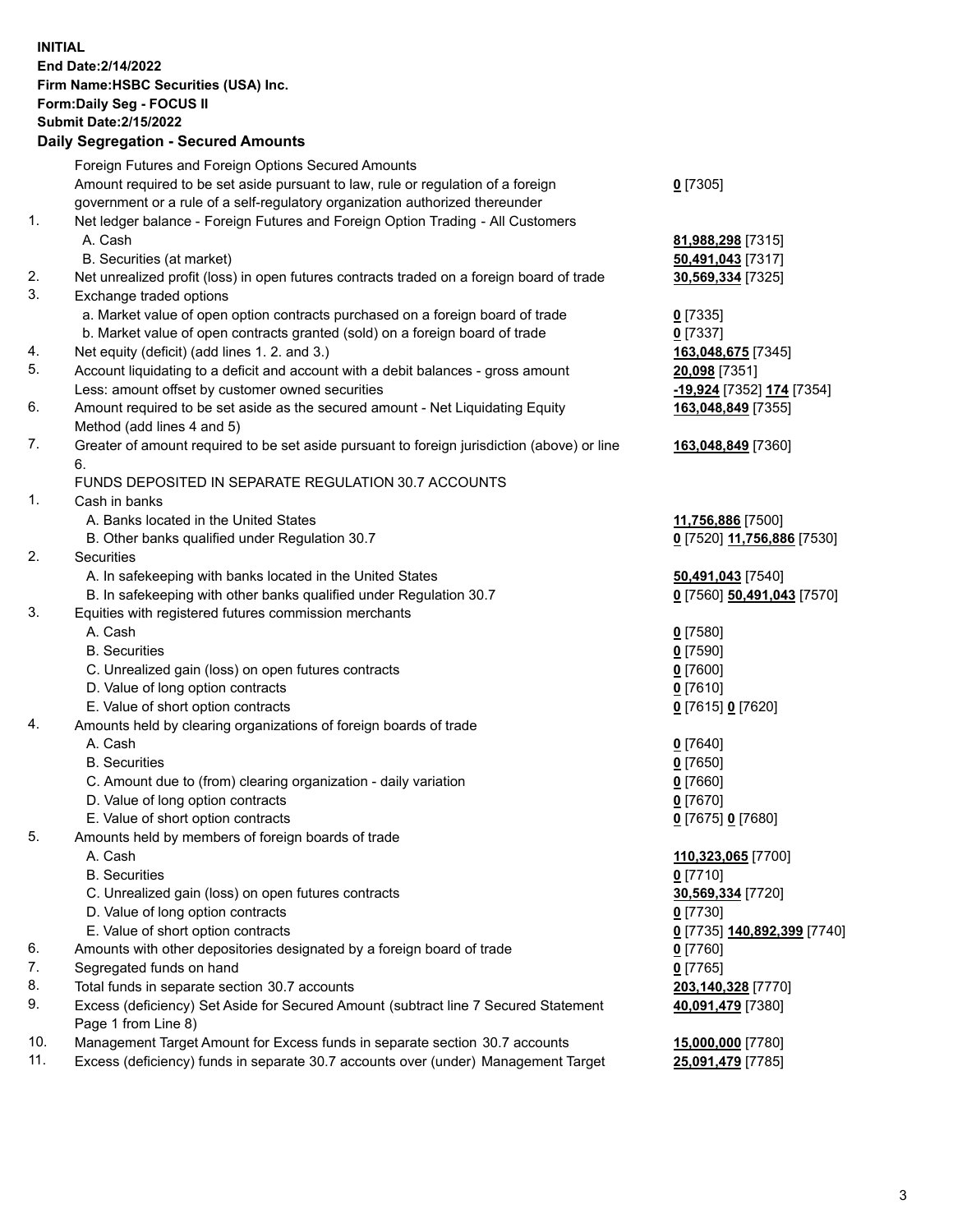**INITIAL End Date:2/14/2022 Firm Name:HSBC Securities (USA) Inc. Form:Daily Seg - FOCUS II Submit Date:2/15/2022 Daily Segregation - Segregation Statement** SEGREGATION REQUIREMENTS(Section 4d(2) of the CEAct) 1. Net ledger balance A. Cash **3,245,776,979** [7010] B. Securities (at market) **809,980,169** [7020] 2. Net unrealized profit (loss) in open futures contracts traded on a contract market **-1,374,257,161** [7030] 3. Exchange traded options A. Add market value of open option contracts purchased on a contract market **2,217,058,841** [7032] B. Deduct market value of open option contracts granted (sold) on a contract market **-316,983,022** [7033] 4. Net equity (deficit) (add lines 1, 2 and 3) **4,581,575,806** [7040] 5. Accounts liquidating to a deficit and accounts with debit balances - gross amount **14,690,006** [7045] Less: amount offset by customer securities **-14,675,833** [7047] **14,173** [7050] 6. Amount required to be segregated (add lines 4 and 5) **4,581,589,979** [7060] FUNDS IN SEGREGATED ACCOUNTS 7. Deposited in segregated funds bank accounts A. Cash **24,627,776** [7070] B. Securities representing investments of customers' funds (at market) **0** [7080] C. Securities held for particular customers or option customers in lieu of cash (at market) **44,747,292** [7090] 8. Margins on deposit with derivatives clearing organizations of contract markets A. Cash **2,007,902,044** [7100] B. Securities representing investments of customers' funds (at market) **19,937,917** [7110] C. Securities held for particular customers or option customers in lieu of cash (at market) **739,390,152** [7120] 9. Net settlement from (to) derivatives clearing organizations of contract markets **-74,451,808** [7130] 10. Exchange traded options A. Value of open long option contracts **2,217,058,841** [7132] B. Value of open short option contracts **-316,983,022** [7133] 11. Net equities with other FCMs A. Net liquidating equity **108,422** [7140] B. Securities representing investments of customers' funds (at market) **0** [7160] C. Securities held for particular customers or option customers in lieu of cash (at market) **24,003,906** [7170] 12. Segregated funds on hand **1,838,819** [7150] 13. Total amount in segregation (add lines 7 through 12) **4,688,180,339** [7180] 14. Excess (deficiency) funds in segregation (subtract line 6 from line 13) **106,590,360** [7190] 15. Management Target Amount for Excess funds in segregation **96,000,000** [7194] 16. Excess (deficiency) funds in segregation over (under) Management Target Amount **10,590,360** [7198]

Excess